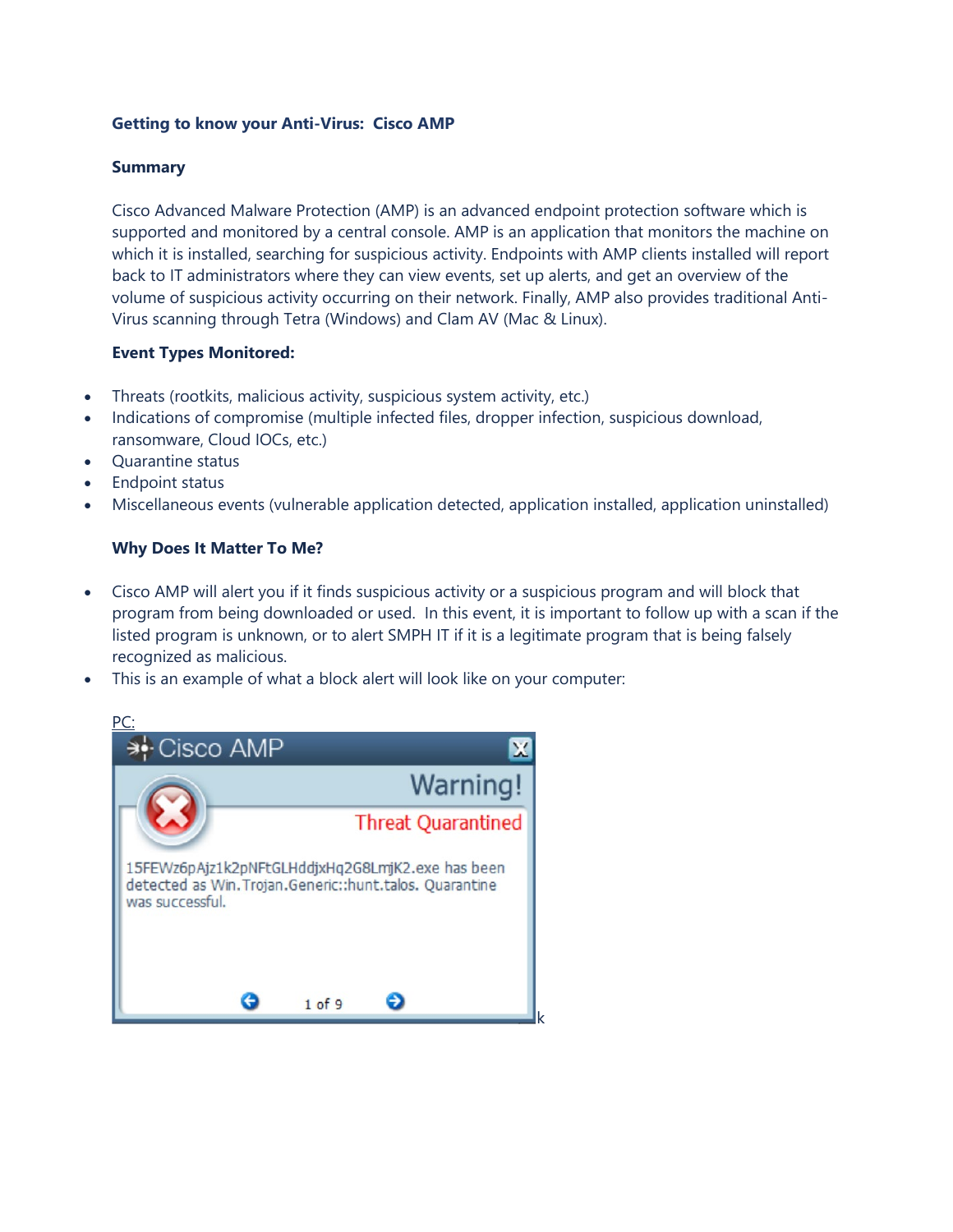

# PC:

• Click the chevron symbol in your Windows taskbar and locate the Cisco AMP icon on your taskbar (a blue circle with a white flashlight symbol inside). Click to open AMP for Endpoints. You can perform a Quick Scan under the Scan Now button which takes about 10 minutes.

| Open Cisco AMP for Endpoints<br><b>Presentation Mode</b><br>Start FlashScan |                      |    |         |  |
|-----------------------------------------------------------------------------|----------------------|----|---------|--|
|                                                                             |                      |    |         |  |
|                                                                             |                      |    |         |  |
|                                                                             |                      |    |         |  |
| Hide Tray Icon                                                              |                      |    |         |  |
| ٠                                                                           |                      |    |         |  |
| 入归口(1)                                                                      | 1:38 PM<br>6/11/2020 |    |         |  |
| $- X $                                                                      |                      |    |         |  |
|                                                                             |                      |    |         |  |
|                                                                             |                      |    |         |  |
| Cisco AMP for Endpoints                                                     |                      |    |         |  |
| Scan Now<br>History                                                         |                      |    |         |  |
| Settings                                                                    |                      |    |         |  |
| Status:<br>Connected                                                        | W<br>$\ast$          | 北  |         |  |
| Scanned: Never<br>Policy:<br>A5302-SMPH-Admin-TE                            | 團                    | N. |         |  |
| Isolation: Not Isolated                                                     |                      |    |         |  |
| <b>CISCO</b><br>About                                                       | ⊹ۆ<br>$\infty$       |    |         |  |
|                                                                             |                      |    | 1:34 PM |  |
| altalia                                                                     |                      |    |         |  |

- After the scan is completed, you will see a summary of the scan including: Threats Detected and Threats Removed
- If you have finished a scan and AMP continues to report the same threat, there may be a deeper infection on the computer. You can instead run a Full Scan which scans through the entire file system of the computer and any external data stores.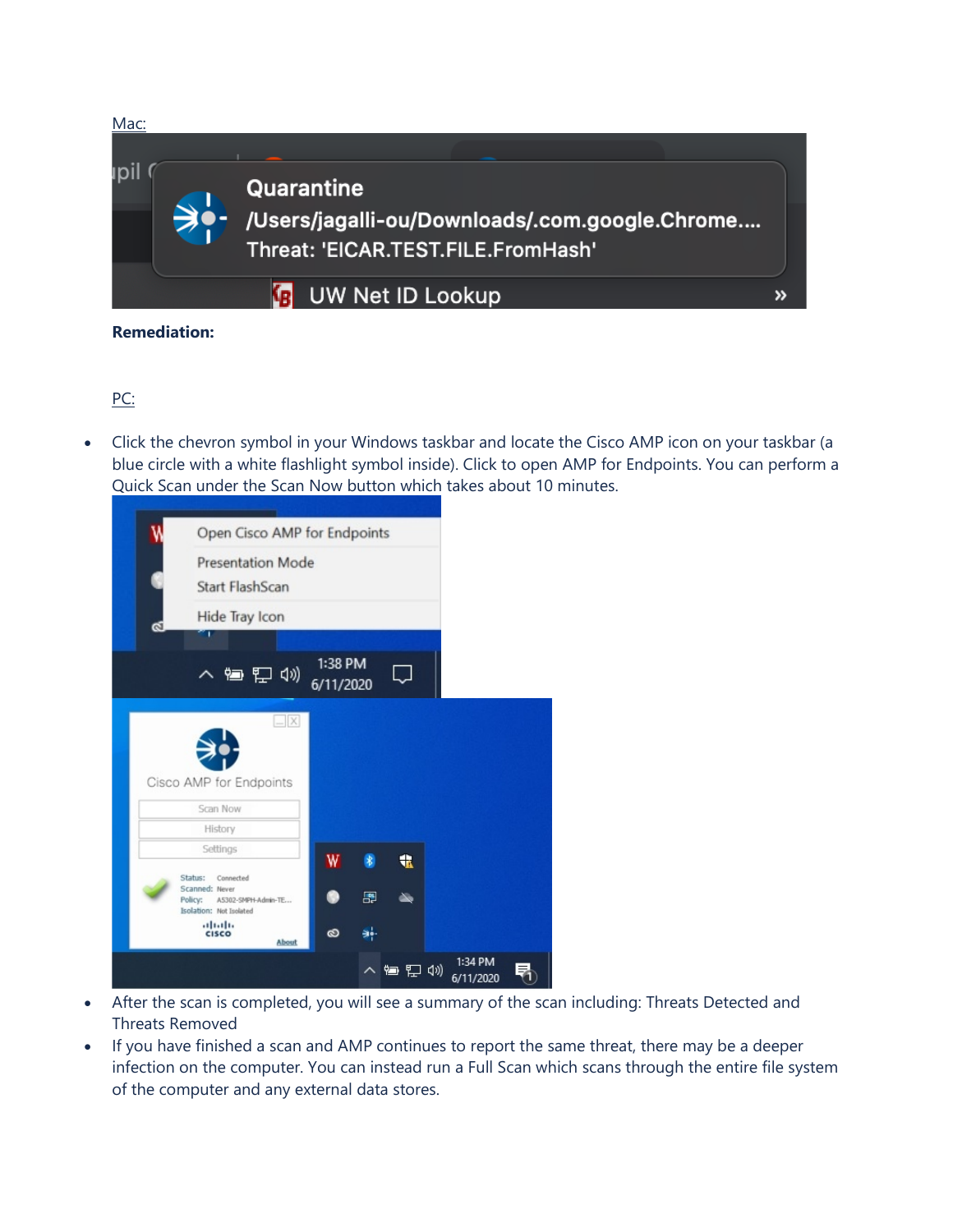• From there, if you are still being alerted of any sort of peculiar or suspect issues on your PC, please contact SMPH IT support for further followup.

Mac:

• If you click on the Cisco AMP icon on your taskbar (a white circle with a flashlight symbol inside), you can then click on "Settings"



• From here, you should see a window that lists any previous detections, updates, or events

|                                 |                                                                    | <b>Events</b>                             |          |              |  |  |
|---------------------------------|--------------------------------------------------------------------|-------------------------------------------|----------|--------------|--|--|
| Events Policy<br>Scan About     |                                                                    |                                           |          |              |  |  |
|                                 |                                                                    |                                           |          |              |  |  |
| <b>All Types</b><br>Event Type: | $\hat{\mathbf{v}}$                                                 |                                           | From:    | 5/12/2020 [# |  |  |
|                                 |                                                                    |                                           | To:      | 6/12/2020 [# |  |  |
| <b>Results returned: 21</b>     |                                                                    |                                           | Q Search |              |  |  |
| Date                            | Event                                                              | <b>Details</b>                            |          |              |  |  |
| 6/11/20, 2:52:41 PM             | <b>Scan Start</b>                                                  | Flash Scan - Flash Scan Initiated by User |          |              |  |  |
| 6/11/20, 2:52:09 PM             | Flash Scan - Completed Flash Scan (Initiated by<br><b>Scan End</b> |                                           |          |              |  |  |
| 6/11/20, 2:51:57 PM             | <b>Scan Start</b>                                                  | Flash Scan - Flash Scan Initiated by User |          |              |  |  |

• Click on the icon for "Scan" and then click "Flash Scan". A scan will begin, which on most machines takes between 5 to 15 minutes depending on the number of files. It will tell you the status of the scan in that window. Once it has changed from "Scanning" to "Connected" the scan will have